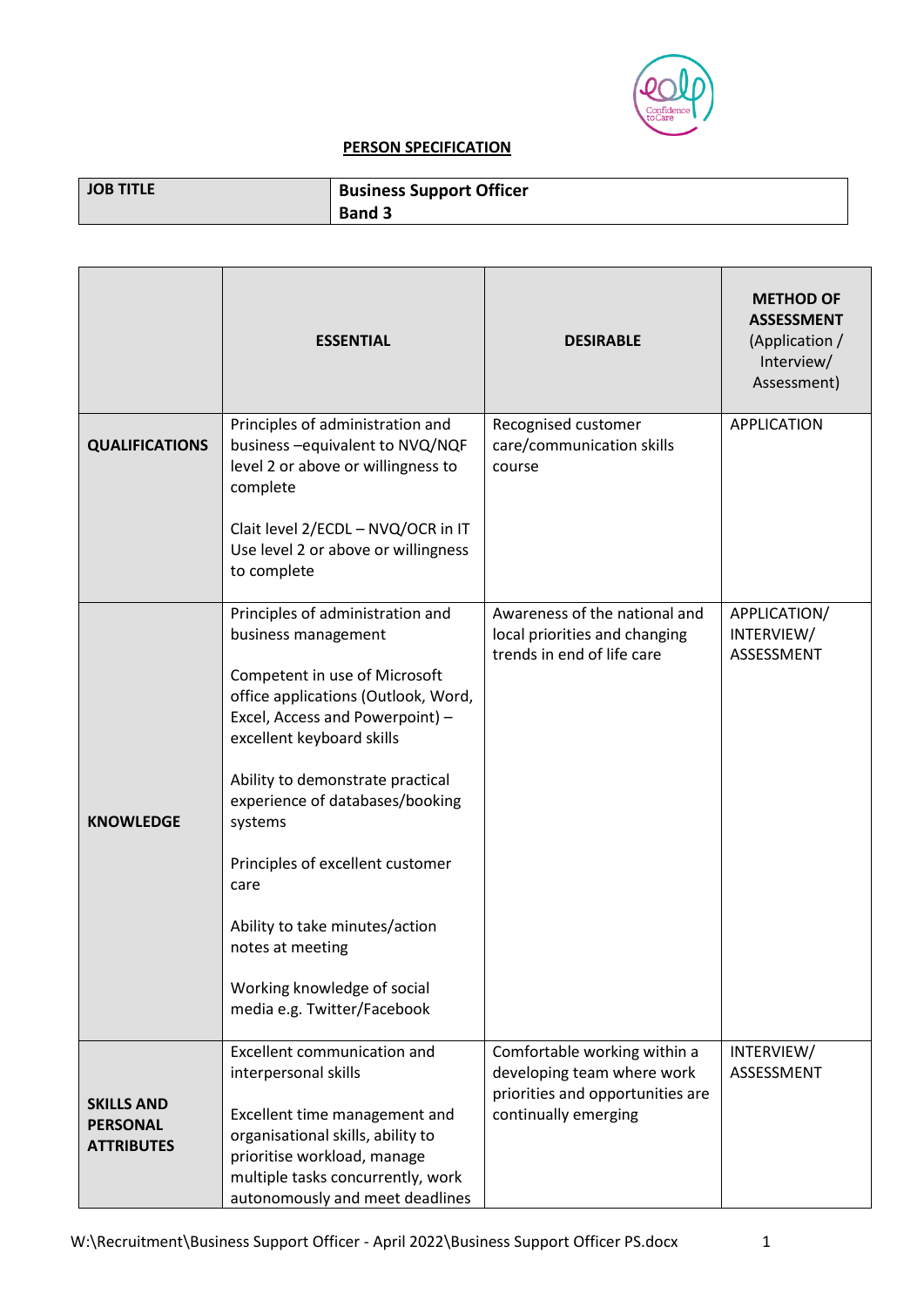

| Flexible working practice; flexibility                         |  |
|----------------------------------------------------------------|--|
| and adaptability of approach in                                |  |
| response to the changing needs of                              |  |
| the organisation $-$ encouraging                               |  |
| new ways of working and                                        |  |
| managing change                                                |  |
|                                                                |  |
| Ability to use range of IT systems                             |  |
|                                                                |  |
| Ability to work systematically with                            |  |
| attention to detail                                            |  |
| Ability to work with others to                                 |  |
| coordinate, develop, lead and                                  |  |
| deliver excellent administrative                               |  |
| support to the organisation                                    |  |
|                                                                |  |
| Willingness and keenness to                                    |  |
| develop and progress own skills                                |  |
| and performance                                                |  |
|                                                                |  |
| Willingness to use initiative and be                           |  |
| flexible and adaptable in approach                             |  |
| and attitude to work                                           |  |
|                                                                |  |
| Ability to use own initiative and to                           |  |
| exercise professional judgment                                 |  |
| and considerable discretion in                                 |  |
| guidance/information provided<br>Ability to monitor and follow |  |
| through decisions and disseminate                              |  |
| information effectively                                        |  |
|                                                                |  |
| Have the self-motivation and                                   |  |
| confidence to achieve personal                                 |  |
| and organisational goals                                       |  |
|                                                                |  |
| Ability to communicate complex                                 |  |
| information at all levels to                                   |  |
| customers and colleagues using a                               |  |
| variety of communication methods                               |  |
| - oral and written                                             |  |
| Ability to produce and present                                 |  |
| information verbally and in writing                            |  |
|                                                                |  |
| Ability to mentor and support                                  |  |
| <b>Business Support Assistants and</b>                         |  |
| Volunteers as required - to ensure                             |  |
| consistency and quality standards                              |  |
| are maintained across the team                                 |  |
|                                                                |  |